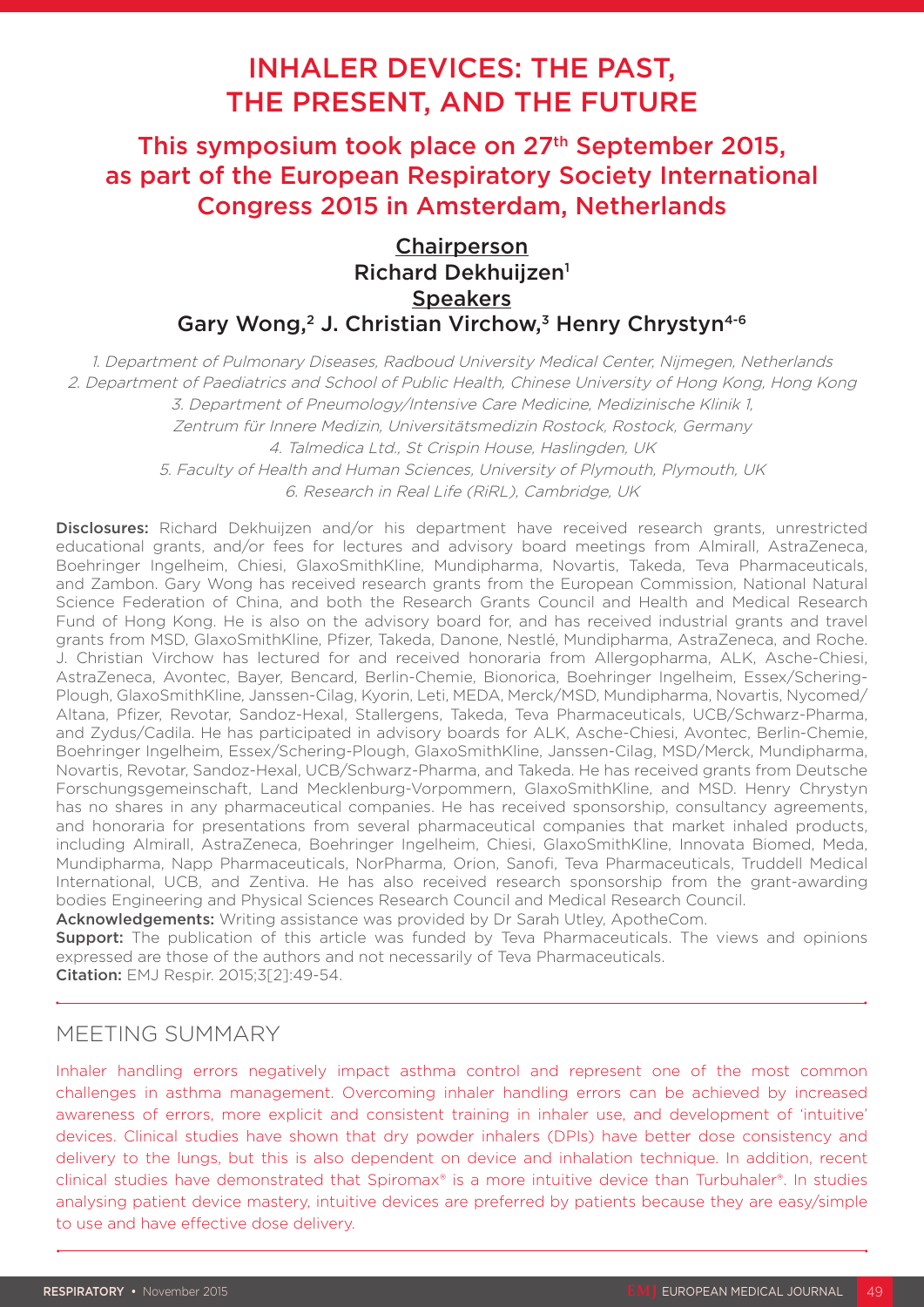# Are Inhalers Failing Our Patients?

## Professor Gary Wong

The inhaled route for the administration of steroids for asthmatics has been used for more than 60 years, and the majority of asthma treatments are directed against Th2-type inflammation. A variety of guidelines to treat asthma are established worldwide. The Global Initiative for Asthma (GINA) guidelines<sup>1</sup> provide stepwise management using pharmacotherapy. Despite the availability of a wide variety of medications, a significant portion of asthmatic patients have poorly controlled asthma. This was shown in the Asthma Insights and Reality in Asia-Pacific (AIRIAP 2) study, in which over 50% of children in this region were found to have poorly controlled asthma.2 To address this issue, there is a need to understand whether patients with uncontrolled asthma need extra medication or whether they are using their inhalers incorrectly.

Patients who are 75–100% adherent to taking their medication are half as likely to have an asthma exacerbation.<sup>3</sup> In addition, patients who do not use their inhalers correctly are more likely to have poor adherence to their medication.4 Therefore, the correct use of inhalers is heavily reliant on patient behaviour. Patient behaviour influences correct use of inhalers in three ways: 1) competence: the patient can use the device in the correct manner; 2) contrivance: the patient has the knowledge to use the device correctly, but does not use the inhaler as instructed once they have left the clinic; and 3) compliance: the patient takes the medication as recommended. It is therefore important to have simple devices that are easy both for the physician to demonstrate to patients and for patients to use.<sup>5,6</sup>

In summary, inhaled corticosteroids, delivered via inhaler devices to minimise possible systemic adverse effects, are the standard of treatment for asthma. Ineffective inhaler use resulting in poor asthma control is a major problem for patients with asthma. Factors influencing inhaler technique include the availability of training with the prescribed device(s), patient preference and satisfaction, and their physical ability to use the device.

# Improving Patient Outcomes and Adherence in Asthma: All Devices Are Not Equal

## Professor J. Christian Virchow

Due to the undesired long-term adverse effects of systemic administration of corticosteroids, inhalation therapy is the most effective targeted treatment for airway diseases. Inhalation therapy provides high local concentrations of medication with low systemic effects. Therefore, the inhaler device itself is crucial for drug delivery. Poor asthma control is often a result of underestimation of disease severity, ineffective treatment guidelines,<sup>7</sup> wrong/incomplete diagnosis,<sup>8</sup> or delay in diagnosis. In addition, further reasons for poor asthma control include poor treatment compliance, wrong inhaler choice, insufficient inhaler instructions, and poor inhaler technique.<sup>7</sup> While there are marginal differences in the efficacy of available medications, the choice of inhaler device and inhaler technique has a huge impact on asthma control and thus the healthcare system costs for asthma patients. Inhaler misuse is associated with decreased asthma stability and therefore good adherence to treatment is not helpful if a patient has poor technique.9 In a study of children with severe asthma, improving inhalation technique from 65–95% resulted in improved asthma control and a reduction in required daily corticosteroid dose.<sup>10</sup>

Assessing adherence is difficult as several parameters need to be taken into consideration, including patient reports, dose counters, and weighing, all of which carry a degree of imprecision in data reporting. All of these are subject to manipulation: selection bias of the patient population and patients' temporary adherence for the sake of the trial. A recent study analysed patient adherence utilising electronic monitors versus a self-reported questionnaire. The selfreported questionnaire overestimated inhaler use by a mean of 2.2–8.4 inhalations over a 1-week period (limits of agreement: ±15.8-25.6 inhalations).<sup>11</sup> This was a result of over-users under-reporting, and under-users over-reporting, their medication use. These discrepancies may be due to patients forgetting, or trying to please the caregiver by confirming that they followed instructions.

New strategies are being studied to improve adherence. One such study analysed inhaler reminders versus behaviour intervention in which doctors have a personalised discussion with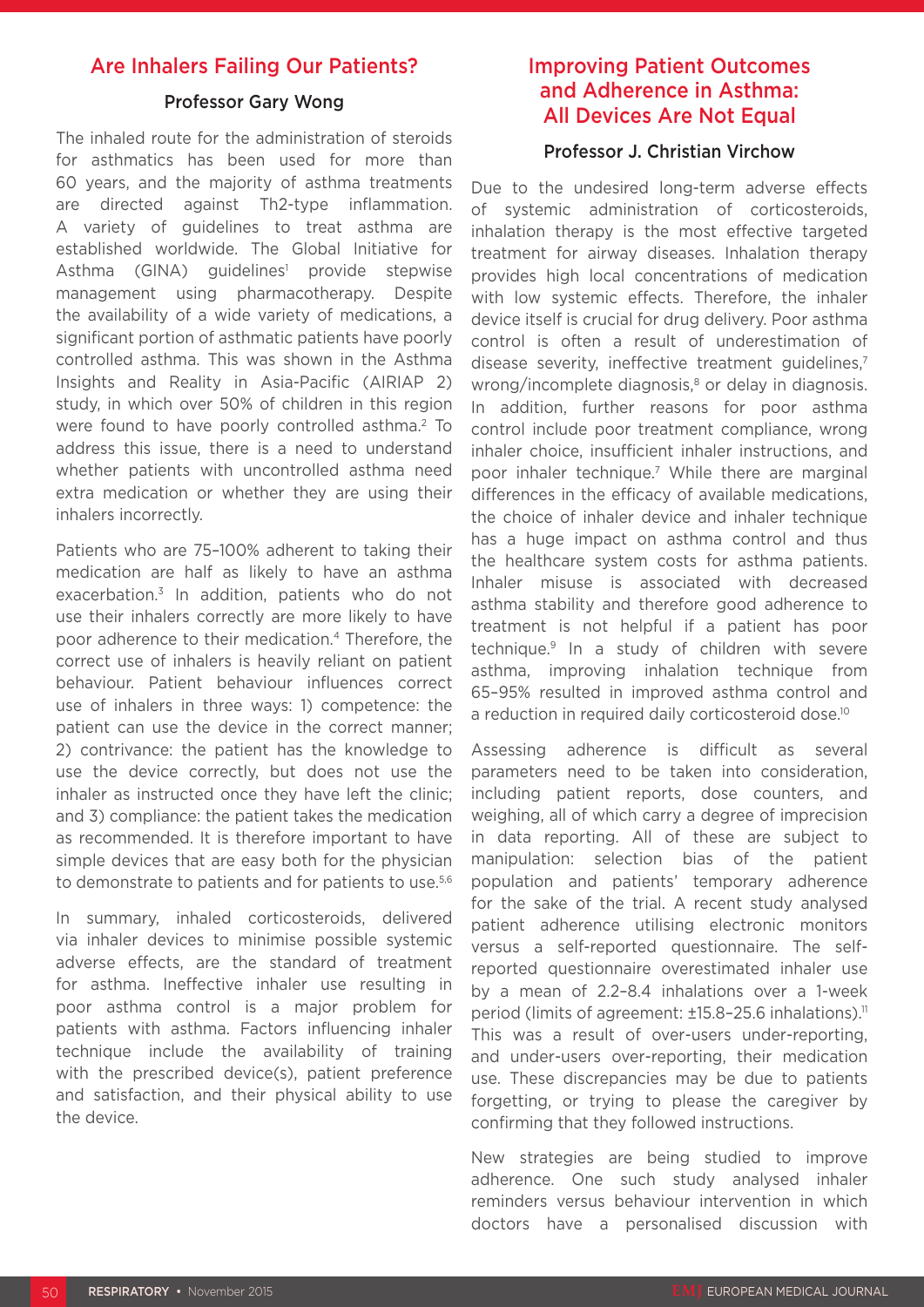patients about the necessity of treatment.<sup>12</sup> Electronic reminders were demonstrated to improve adherence at both time points used (6 months and >6 months). In addition, adherence is not the same thing as compliance: patients often do not take their medication once they feel better, which is acceptable provided that the patient achieves his/her personal goals without increasing healthcare resource utilisation. A recent study showed that mild-to-moderate asthmatics can effectively manage their medication themselves, while moderate-to-severe asthmatics have better symptom control while taking their medication regularly.<sup>13</sup>

It is important to utilise the 'most forgiving device' with which there are no crucial errors made during drug delivery. A minimally complicated process of 'exhale–open–inhale–close' is the least complicated, most forgiving technique. In order to improve adherence, the patient's choice of device and technique should also be taken into account. A safety and efficacy study compared Spiromax with Turbuhaler over 12 weeks in which the same medication was used in the two devices (the ASSET study).<sup>14</sup> In this study, patient satisfaction was greater with Spiromax and more patients were willing to continue treatment with Spiromax past the 12-week study period.

In summary, adherence to therapy is an important consideration in asthma management. Allowing patients to choose which inhaler technique they prefer is likely to influence treatment success and should be considered an integral part of asthma management.

12% inhale through the nose.<sup>16</sup> In addition, patients also fail to shake their inhaler before actuation or fail to hold the inhaler upright.<sup>15-17</sup> For DPIs, the correct usage is the generation of a forceful and deep inhalation. Failure to achieve this at the start of inhalation results in drug particles being deposited in the mouth and oropharynx.18 DPI devices are also dependent on correct orientation of the device and inspiratory effort to achieve adequate inhalation volume.18,19 Errors may lead to insufficient drug delivery, which adversely influences drug efficacy and may contribute to inadequate control of asthma and COPD. Overall, the design of an intuitive inhaler that is simple to understand and easy to open should reduce the number of critical errors.

GINA guidelines<sup>1</sup> recommend that healthcare professionals (HCPs) train and assess patients on device mastery at every visit, and recommend HCP training in device use. A second randomised, cross-over, observational trial (HCP-ELIOT) was performed to compare maintenance of device mastery with Spiromax versus Turbuhaler in HCPs naïve to both devices. HCPs were exposed to the same training levels as patients in the ELIOT study. Overall, significantly more participants achieved device mastery with Spiromax prior to training or after reading the manufacturer's instructions compared with Turbuhaler. In addition, participants using Spiromax required fewer device training steps in order to achieve device mastery compared with those using Turbuhaler. In conclusion, significantly more participants using Spiromax achieved device mastery in fewer steps with fewer errors, although it must be noted that this is an interim analysis of the data.

# Can an Intuitive Device Reduce Critical Errors?

## Professor Richard Dekhuijzen

Slow inhalation and (almost) simultaneous activation of the canister is the correct way to use pressurised metered-dose inhalers (MDIs). However, almost 25% of patients with asthma or chronic obstructive pulmonary disease (COPD) use their inhaler incorrectly, which impacts drug delivery, lung deposition, and disease control. For MDIs, 92% of patients fail to use slow, deep inhalation,<sup>15</sup> 54% fail to coordinate inhalation with actuation, 24% have premature cessation of inhalation, and

# A Real-Life Inhaler that the Patient Can and Will Use: What Are We Still Missing?

## Professor Henry Chrystyn

The key criteria to be considered for any 'reallife' inhaler include that it be effective and well tolerated, easy and simple to use, preferred by patients, cost-effective, and that it provides a consistent dose to the patient.20,21 Most importantly, it should be a device that patients can and will use.21 The problems with current inhalers include dose emission variation and common errors in dose preparation and inhalation manoeuvres (Table 1).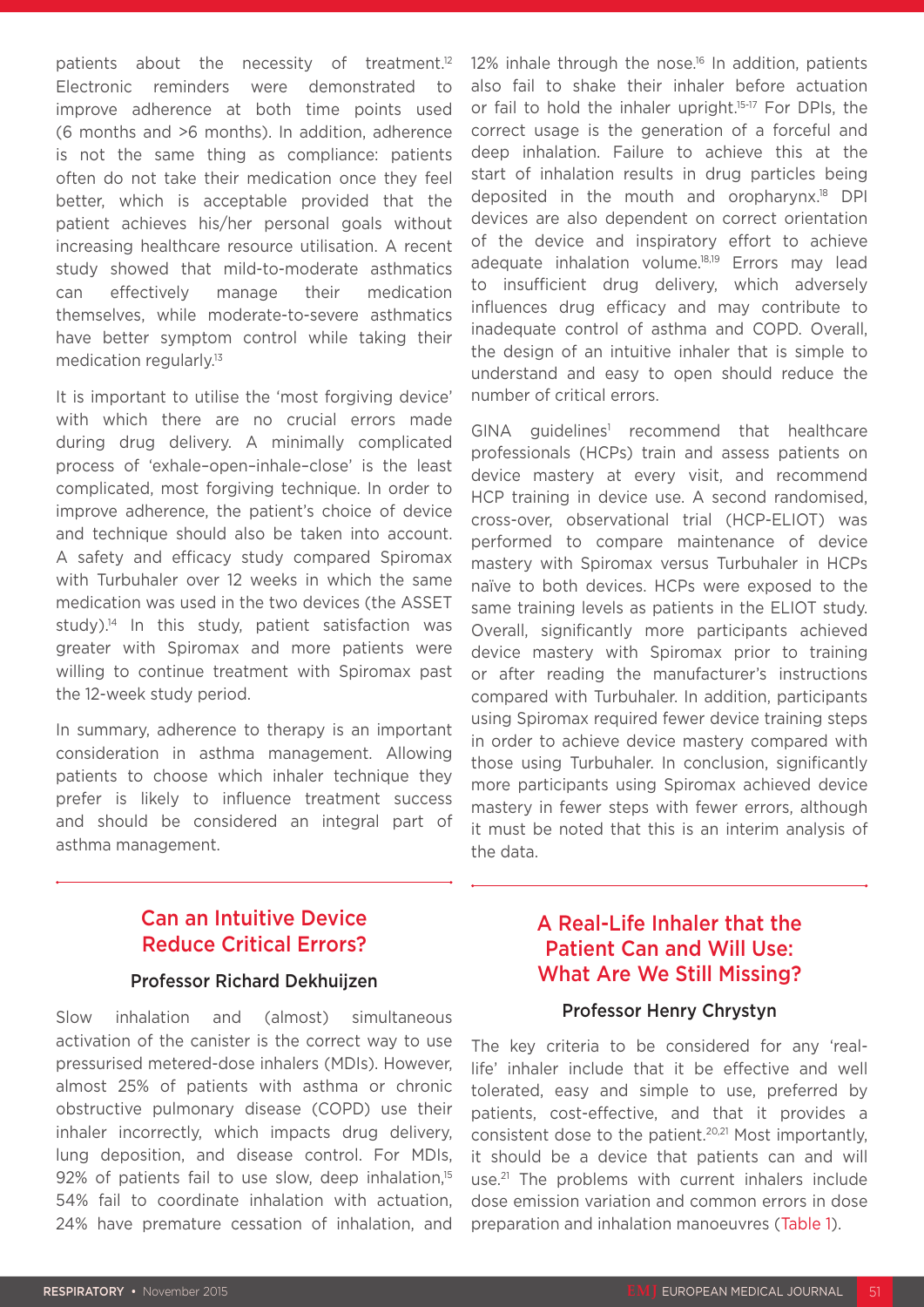#### Table 1: Problems with inhaler use.

| Aspect of inhaler use      | Metered-dose inhaler devices | Dry powder inhaler devices        |
|----------------------------|------------------------------|-----------------------------------|
| Metered-dose/dose emission | Consistent                   | Ranges from erratic to consistent |
| Dose preparation           | Errors common                | Errors dependent on device        |
| I Inhalation manoeuvre     | Errors common                | Errors common                     |



# Figure 1: Mean (standard deviation) fine particle dose emission from 320/9 µg budesonide/formoterol

Currently, MDIs are the most commonly prescribed treatment worldwide, with a wide range of products that are cost-effective and have consistent dose emission, but inhalation errors are still common.<sup>17,22-27</sup> Electronic monitoring of training techniques in the use of MDIs revealed that, even after the third attempt, over 54% of patients fail the inspiratory flow criterion.28 A recent study has shown that there is a significant improvement in asthma control when using an MDI with slow inhalation.<sup>15</sup> In addition, the increased deposition of the drug into the lung observed with slow inhalation can offset any lack of coordination of actuation.<sup>29</sup> However, most patients inhale too fast and the recommended instruction to use an inhalation that is "steady and deep" is subjective and interpreted differently by users and trainers. A recent study has shown that defining this instruction as an inhalation that takes an adult approximately 5 seconds to complete will ensure the required slow inhalation flow when using an MDI. When adult patients with asthma were given this instruction verbally, the result was a dramatic reduction in their peak inhalation flow when using their MDI. This slow flow was

maintained when they demonstrated the use of their inhaler 4 weeks later without any further training.<sup>30</sup>

Studies of dose emission for DPIs have shown that dose delivery varies according to the DPI.<sup>31,32</sup> In contrast, analysis of DuoResp® (BF) Spiromax dose emission throughout the life of the inhaler (beginning, middle, and end of life) at three doses (low, medium, and high strength) revealed very consistent emitted doses.33

Patient technique for using DPIs can be divided into two categories: the inhalation manoeuvres and dose preparation.24,26 The incidence of errors with respect to the inhalation manoeuvre is independent of the DPI used. However, DPIs differ in terms of dose preparation.24,26 Inhalation errors include not exhaling, not inhaling fast, inhaling too short, and not holding the breath. As dose preparation for each device is different, they should not be classified as generic products. The Turbuhaler is associated with two critical errors: 15% of patients performed only a one-side twist, and 18% did not hold the device in the correct orientation when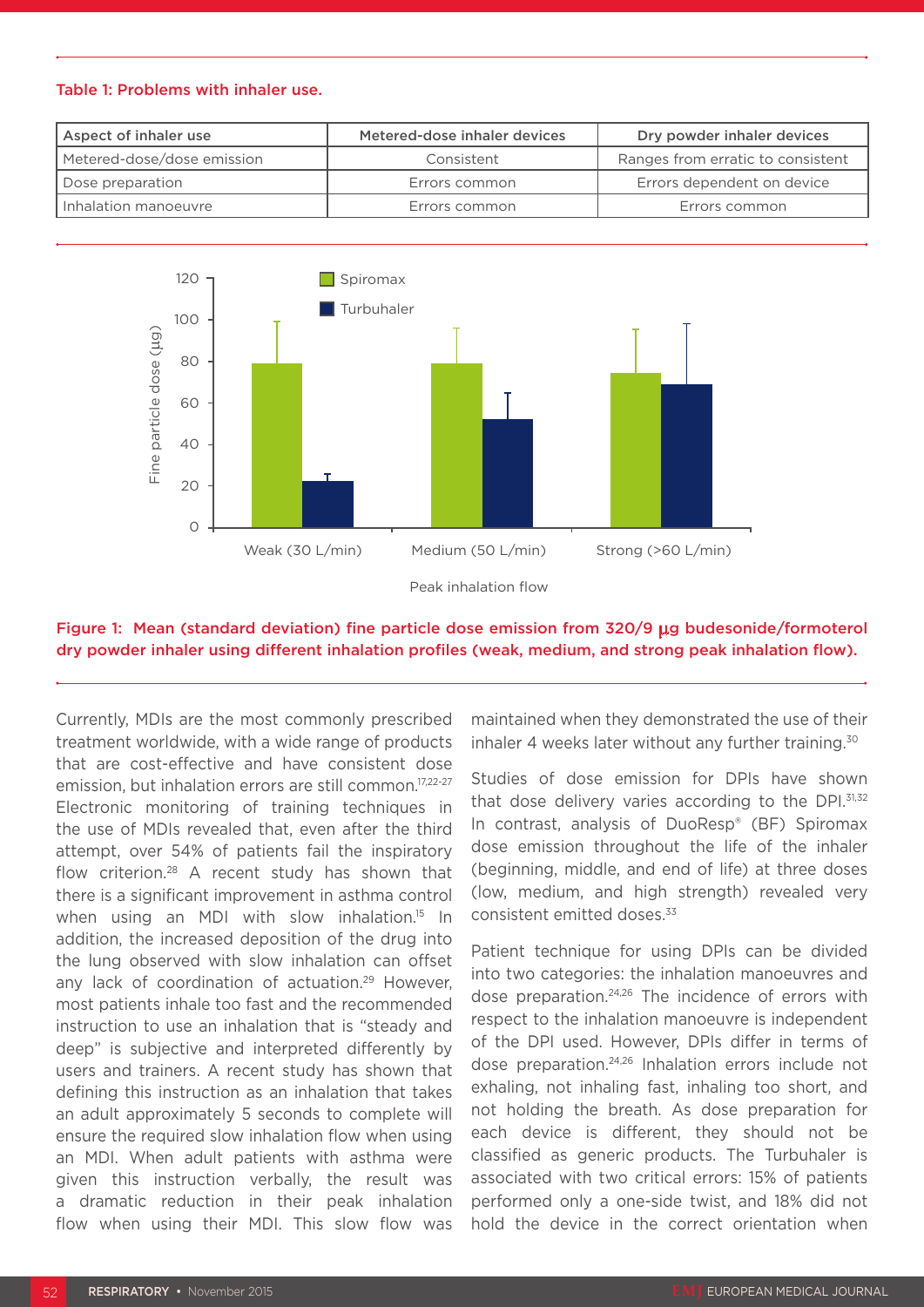preparing a dose, which results in the dose not being loaded.26 Spiromax, on the other hand, can be used in any orientation to achieve dose loading and emission.33 Dose preparation errors with this device should therefore be lower and its use should be more intuitive.

A recent study has analysed the variability in how patients use inhalation devices across age groups and disease states. Children and patients with COPD were observed to inhale more slowly, and faster inhalation was seen with Spiromax versus Turbuhaler.34 *In vitro* analysis of fine particle dosing demonstrated that Turbuhaler has a steep flowdependent dose emission, $31,32$  but this study was performed using a vacuum pump, which does not produce physiologically relevant inhalation values. Using inhalation profiles from Spiromax and Turbuhaler studies<sup>34</sup> instead of a vacuum pump revealed that the Turbuhaler is subject to a traditional flow-dependent dose emission while Spiromax delivers a consistent dose regardless of the inhalation profile (Figure 1).<sup>35</sup>

In summary, MDI inhalation technique can be improved by training patients to perform a slow and deep inhalation, in which they actuate a dose and inhale while counting to 4–5 seconds (2–3 seconds with a child). DPIs are subject to dose preparation errors, which can be solved by a device that is intuitive/simple to use and minimally affected by device orientation. Inhalation manoeuvre errors can be minimised by choosing devices that have minimal flow-dependent dose emission.

#### **Q&A session**

# How do we address the issue that the more devices there are for asthma and COPD, the more difficulties there are for paramedical personnel, primary care physicians, and patients?

Prof Virchow replied that it is not a negative thing to have more options to choose from in order to provide the patient with a device that is reliable and user-friendly to them. It is important to give patients devices requiring the same inhalation technique so as to not create confusion between devices. Research is getting closer to the development of an optimal inhaler and physicians need to try to match inhalers to what patients want. An important topic for the future is to make all drugs available in a single inhaler type instead of having to give different inhalers to one patient. Prof Chrystyn added that there is only one generic MDI. Most DPIs are branded products with different dose preparation steps, and new inhalers should include a range of therapies, including short-acting beta-agonists.

# Some MDIs and DPIs resemble one another, so should extra care be taken to instruct patients in preparing a device and using it correctly?

Both Prof Chrystyn and Prof Virchow agreed that it is very important to train patients about the specific techniques and specificities for any inhaler, especially if devices look similar.

# Is there any way to address the issue of patient compliance? What do physicians do when patients know how to use a device but choose not to?

Prof Wong replied that it is important to have a good rapport with the patient. You can rely on relatives a little to give an honest answer about inhaler use, but it is also important not to judge when asking about medication usage. He also recommended that physicians listen carefully to the feedback from their patients. It can be helpful to try different devices in order to find something that they are willing to use.

# Why is the dose emission lower in the beginning of the inhaler's life and does this have any clinical importance?

Prof Chrystyn replied that it was only slightly lower and was within regulatory ranges. He stated that the reason for this minimal difference is not known, but speculated that it may be because the inhaler contains more in the reservoir at that point.

### Is there any future for MDIs?

Prof Chrystyn emphasised that there is a future for MDIs. The main issue is to better train people to use the inhalers. Being able to define a slow and deep inhalation would make a huge difference. Prof Dekhuijzen added that the majority of asthma drugs prescribed worldwide are provided via MDIs.

# What should be the current working diagnosis? Should physicians first select which molecule to prescribe or should they pick a device first?

Prof Dekhuijzen suggested that physicians should first think about the device before selecting the type of drug, because there are many drug classes available and minimal differences in efficacy among drugs.